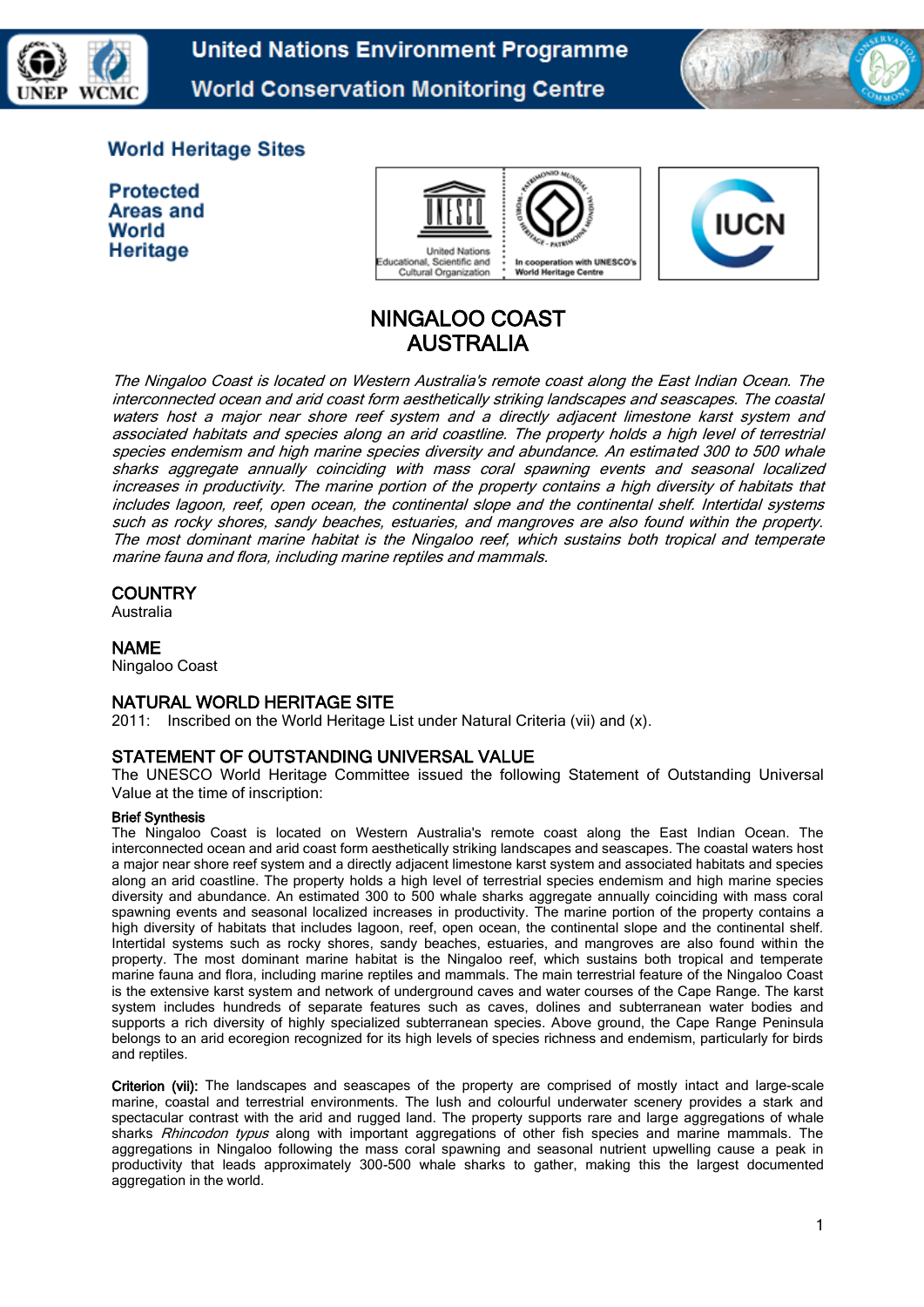Criterion (x): In addition to the remarkable aggregations of whale sharks the Ningaloo Reef harbours a high marine diversity of more than 300 documented coral species, over 700 reef fish species, roughly 650 mollusc species, as well as around 600 crustacean species and more than 1,000 species of marine algae. The high numbers of 155 sponge species and 25 new species of echinoderms add to the significance of the area. On the ecotone, between tropical and temperate waters, the Ningaloo Coast hosts an unusual diversity of marine turtle species with an estimated 10,000 nests deposited along the coast annually. The majority of subterranean species on land, including aquatic species in the flooded caves are rare, taxonomically diverse and not found elsewhere in the southern hemisphere. The combination of relict rainforest fauna and small fully aquatic invertebrates within the same cave system is exceptional. The subterranean fauna of the peninsula is highly diverse and has the highest cave fauna (troglomorphic) diversity in Australia and one of the highest in the world. Above ground, the diversity of reptiles and vascular plants in the drylands is likewise noteworthy.

#### Integrity

The property is embedded into a comprehensive legal framework for the various protected areas and all other land. As a National Heritage area, it is subject to the federal Environment Protection and Biodiversity Conservation Act of 1999 (EPBC) according to which all proposed activities with possible significant impacts on the values of the site require assessments. The EPBC is applicable to activities located outside of the boundaries of the property. While no formal buffer zones have been established for the property, the Act therefore serves as a legal buffer zone. The boundaries encompass the key marine and terrestrial values with the exclusions being small in size and not conflicting with the maintenance of the values if managed adequately.

Both the marine and the terrestrial areas may face a number of threats to the property's integrity. Learmonth Air Weapons Range Facility, located within the property, includes an ancient reef-complex and cave fauna of exceptional importance. It was one of Australia's most active bombing ranges until around 1990 and future bombing activities may pose a threat, in particular for the Bundera sinkhole which is located on Defence Land. Tourism is on the increase leading to associated threats such as damage to vegetation, illegal fishing, sewage and waste disposal and disturbance to wildlife. Comprehensive management programs and an overall tourism development strategy are functioning as well as appropriate responses which require consolidation in anticipation of further increasing visitation. Future concerns include increased water demand leading to water abstraction with potential effects on the groundwater systems as well documented in arid areas with abruptly increasing numbers of visitors. Fire, historically part of local indigenous management, is a potential threat to the terrestrial vegetation and requires monitoring and control.

Potential off-shore hydrocarbon extraction in the region surrounding the property requires careful consideration in order to prevent potential pollution and disturbance. The coastline's significant length and remoteness poses major challenges to responses to pollution incidents suggesting a need for further investments in emergency response. Sea level rise and increases in seawater temperatures associated with climate change have had comparatively little effect on the property. The good overall integrity suggests a higher resilience that in disturbed systems under additional stress. Still, careful monitoring is highly recommended. A concern affecting both marine and terrestrial parts of the property and requiring permanent monitoring and management are invasive alien species, most importantly foxes, cats, goats and weeds on land and some marine species.

#### Protection and Management Requirements

The Ningaloo Coast benefits from its remoteness and low population density affording it a high degree of natural protection. The entire, mostly state-owned property is comprehensively protected and managed, including by an overarching strategic management framework. Given the various governmental levels and agencies involved and the differentiation between terrestrial and marine parts of the property, effective coordination of the multiple plans in an overall management framework is critical. Full cooperation between agencies, including fisheries, are necessary to ensure management and law enforcement in the vast and remote marine and terrestrial areas. Funding from federal and state levels and staffing as of the time of inscription would benefit from increases.

There is a need for ongoing management of fisheries and careful planning of resource extraction and corresponding monitoring and disaster preparedness to protect the values of the property. Communication, consultation and joint efforts with local and indigenous stakeholders, including negotiation of native title claims and pastoral leases, are indispensable elements of effective management and local acceptance of conservation efforts. Given the vastness of the area and the limited human and financial resources, co-management approaches with local stakeholders are a promising option. The establishment of a "Ningaloo Coast World Heritage Advisory Committee" or a similar body bringing together representatives from the traditional owners, local government, scientific experts and members of the community, has an important role to play in this regard. Tourist numbers are expected to rise which will require additional management efforts. Increased water abstraction, including from demand from increased tourism, may affect fragile subterranean aquatic habitats and species communities will require constant monitoring and management.

## IUCN MANAGEMENT CATEGORY

Unassigned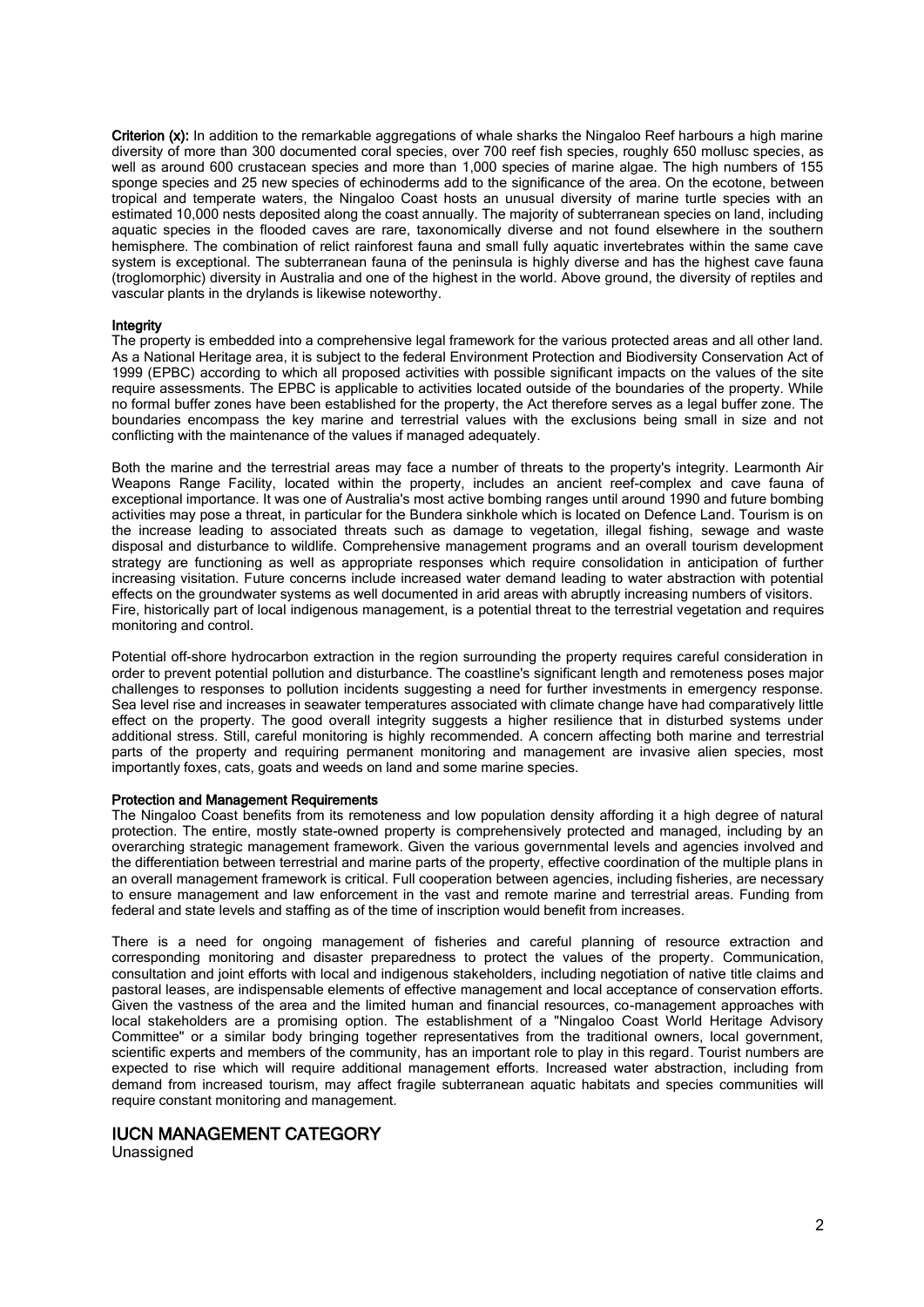# BIOGEOGRAPHICAL PROVINCE

Western Mulga (6.8.7)

## GEOGRAPHICAL LOCATION

The property is located on the mid-west coast of Western Australia 1,100 km north of Perth. The approximate centre point is S 22° 33' 45.4896" and E 113° 48' 37.3176".

#### DATES AND HISTORY OF ESTABLISHMENT

1964: Establishment of Cape Range National Park

- 1987: The Western Australian Government gazetted the state waters of the Ningaloo Coast, inland to 40 metres above the high water mark, as a Marine Park. The boundary included around 90 per cent of the reef, extending from approximately 260 kilometres from North West Cape south to Amherst Point. Ningaloo Marine Park (Commonwealth Waters) was declared by proclamation under the National Parks and Wildlife Conservation Act 1975 (NPWC Act) on 7 May 1987.
- 2004: The government extended the park boundary south another 40 kilometres to Red Bluff, to ensure protection of the entire Ningaloo Reef.
- 2004: A 28,000-hectare marine management area at the Muiron and Sunday islands, approximately 15 kilometres north of North West Cape, was established by the State government in November.

# AREA

The World Heritage property area is 604,500 ha or 705,015 ha (both in UNESCO description of 2011). It comprises: Ningaloo Marine Park (Commonwealth Waters) Ningaloo Marine Park (State Waters) Muiron Islands Marine Management Area (including the Muiron Islands) Jurabi Coastal Park Bundegi Coastal Park Cape Range National Park Learmonth Air Weapons Range

The exact area of the property should be confirmed because the UNESCO World Heritage Committee referred some of the originally nominated areas back to the State Party for further consultation with stakeholders. The area originally nominated was 708,350 ha. No buffer zone has been designated.

# LAND TENURE

Resource ownership is divided among the Australian Government, the Western Australian Government, the Shire of Exmouth, Private owners, private lease, and Native title claim.

# **ALTITUDE**

 $\tilde{\phantom{1}}$ 50m below to  $\tilde{\phantom{1}}$ 50m above sea level.

#### PHYSICAL FEATURES

The Ningaloo Coast is located on the remote western coast of Australia. Its marine environment is dominated by the spectacular Ningaloo Reef, which is spread out beneath the red limestone turrets of Cape Range. More than a set of physical, biotic and climatic attributes superimposed over bedrock, the outstanding value of the Ningaloo Coast derives from its functionally integrated reef and karst system lying along an arid coastline.

Ningaloo Reef forms an unusual nearshore barrier reef that extends for almost 300 kilometres from Red Bluff in the south to the fringing reefs of the Muiron Island group north of the Cape Range peninsula, and around the top of the peninsula to Bundegi Reef in Exmouth Gulf.

The Cape Range peninsula is characterised by the low, steep karst limestone of Cape Range, built from the skeletons of marine creatures deposited in vanished tropical seas and eroded over millennia into the majestic shapes of the karst terrain. The oranges, pinks and browns of the range contrast with patches of sage green vegetation and vibrant red dune fields. A series of wave-cut terraces stretching for a distance of 90 kilometres sculpts the western side of the range— the legacy of former high sea levels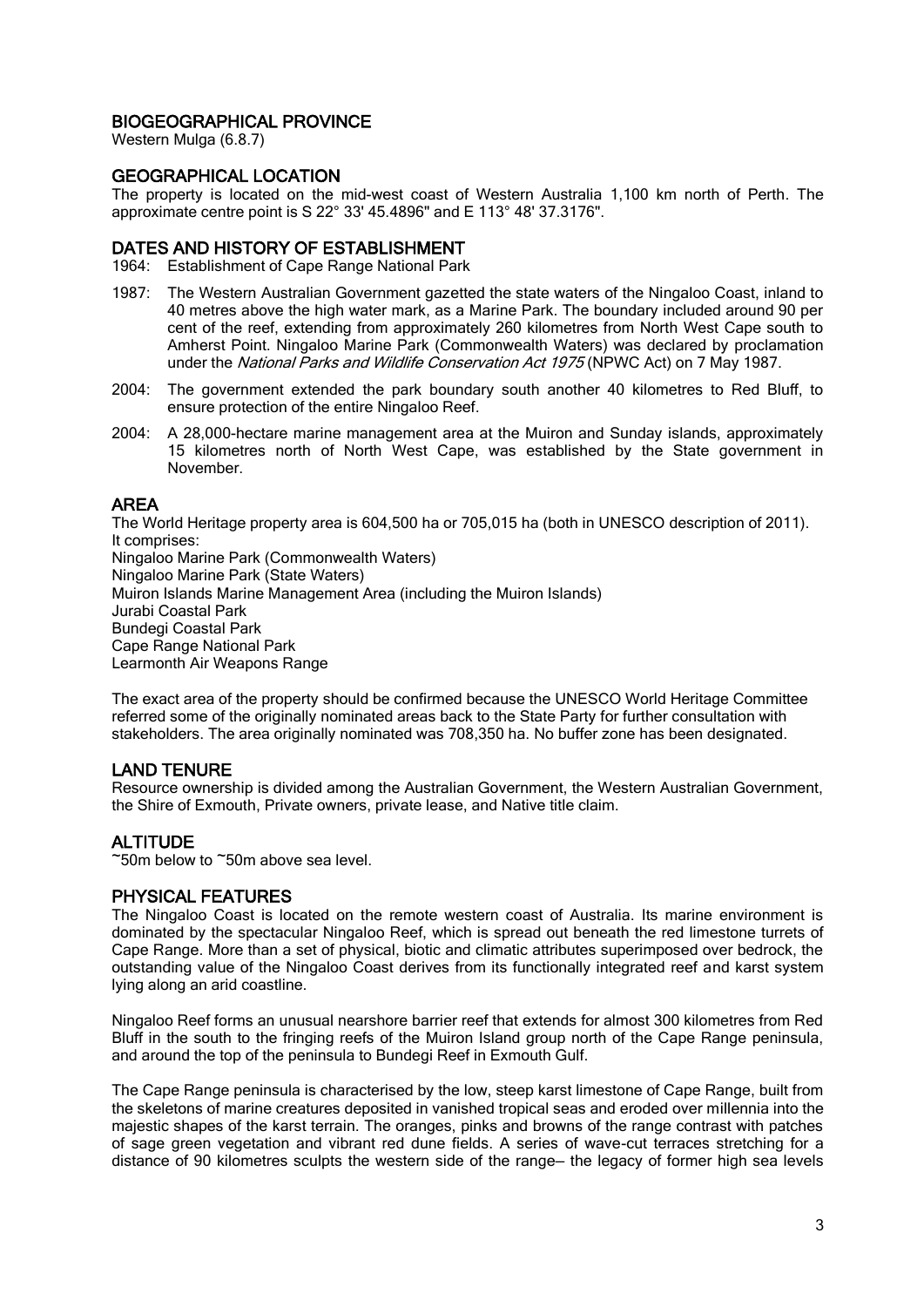and recent terrestrial uplift. Parched ephemeral river beds wind their way through the rocky gullies, recharged only occasionally by heavy rains from the north.

## CLIMATE

The Ningaloo Coast experiences the high summer and mild winter temperatures typical of northwestern Australia. The mean summer (December–February) maximum and minimum temperatures in Exmouth are approximately 38°C and 21°C, respectively. Over the winter months (June–August), mean maximum temperature is about 25°C, and mean minimum temperature is around 12°C.

The region is characterised by an arid to semi-arid climate, with variable summer and winter rainfall. Annual regional rainfall of between 200 and 300mm along the coast is far exceeded by evaporation rates of around 2,000 to 3,000mm. Rainfall is influenced by mid-latitude depressions and cyclonic activity and has been known to vary from 84mm to around 570mm. Cyclones move across the Ningaloo Coast once every three to five years, bringing intense rain. These concentrated rainfall events flood through the desert valleys and bring forth vivid flushes of wildflowers that set seed ready for the next rainfall event. They also play a critical role in recharging underground aquifers with water and organic matter and revitalising cave life. Cyclonic winds may be severe, exceeding speeds of 150 km per hour.

#### **VEGETATION**

Part of the Carnarvon Xeric Scrub Global Ecoregion, the Cape Range peninsula has a high diversity of plant species, with a total of 630 taxa of vascular plants recorded. The flora is comprised of communities that have adapted to the wide range of generally arid or semi-arid landscapes found across the peninsula, and some relictual taxa. The terrestrial landscapes include a mosaic of rangelands, dune fields, coastal dunes, tidal mud flats, sand flats, alluvial plains and red aeolian dune fields. These landscapes support sparse eucalypt woodlands and acacia shrublands, mixed with more dominant *Triodia* (spinifex) grasslands. The coastal dunes, tidal mud and sand flats, and saline alluvial plains support more specialised samphire and mangrove communities.

The vegetation communities are composed mainly of widespread species, originating from both temperate and tropical regions. This overlap reflects the position of the Cape Range peninsula as a biogeographic transitional zone. A subset of the flora is restricted to the region between Shark Bay and the Cape Range peninsula, such as the spectacular Forrest's featherflower Verticordia forrestii. Another 18 species are confined solely to the peninsula and immediate surrounds. These endemic plants include the Yardie Creek morning glory *Ipomoea yardiensis*, two grevillea species *Grevillea calcicola* and G. variifolia, a eucalyptus Eucalyptus ultima and a bottle tree Brachychiton obtusilobus. Many other plants are at the limit of their ranges, including 50 species with southern temperate affinities. Several of these species are unusually disjunct, such as the millstream palm *Livistona alfredii* the nearest population of which is approximately 300 kilometres to the north-east, in the Pilbara region. There are more than 1,000 species of marine algae.

#### FAUNA

The reef contains a high diversity of corals (300 species), reef fish (738 species), molluscs (655 species) and crustaceans (600 species). Due to the particular location and oceanography, tropical marine species from Ningaloo are transported more southerly than is typical, in some instances until the Great Australian Bight. An example of this are the reef systems of the Houtman Abrolhos Islands, the southernmost true coral reefs in the Indian Ocean and one of the highest latitude reef systems in the world, that are found 600 km south of the property.

The property is recognized for its large annual aggregations of whale sharks Rhincodon typus (VU) Population estimates range between 300 and 500 whale sharks. Aggregations generally occur between March and June, and coincide with mass coral spawning events and seasonal localized increases in productivity.

Marine reptiles include six recorded marine turtle species, all threatened, and the olive sea snake Aipysurus laevis. This extraordinary diversity of turtle species related to its location on the ecotone between the tropical and temperate waters. Extrapolations from available data suggest that around 10,000 nests are deposited along the coast annually. This is a significant figure from a national, regional, and global perspective.

Manta rays Manta alfredi (VU) have been recorded in the reserve and are found on the outer reef. Nineteen species of shark including the oceanic white tip shark *Carcharhinus longimanus* (VU). Tiger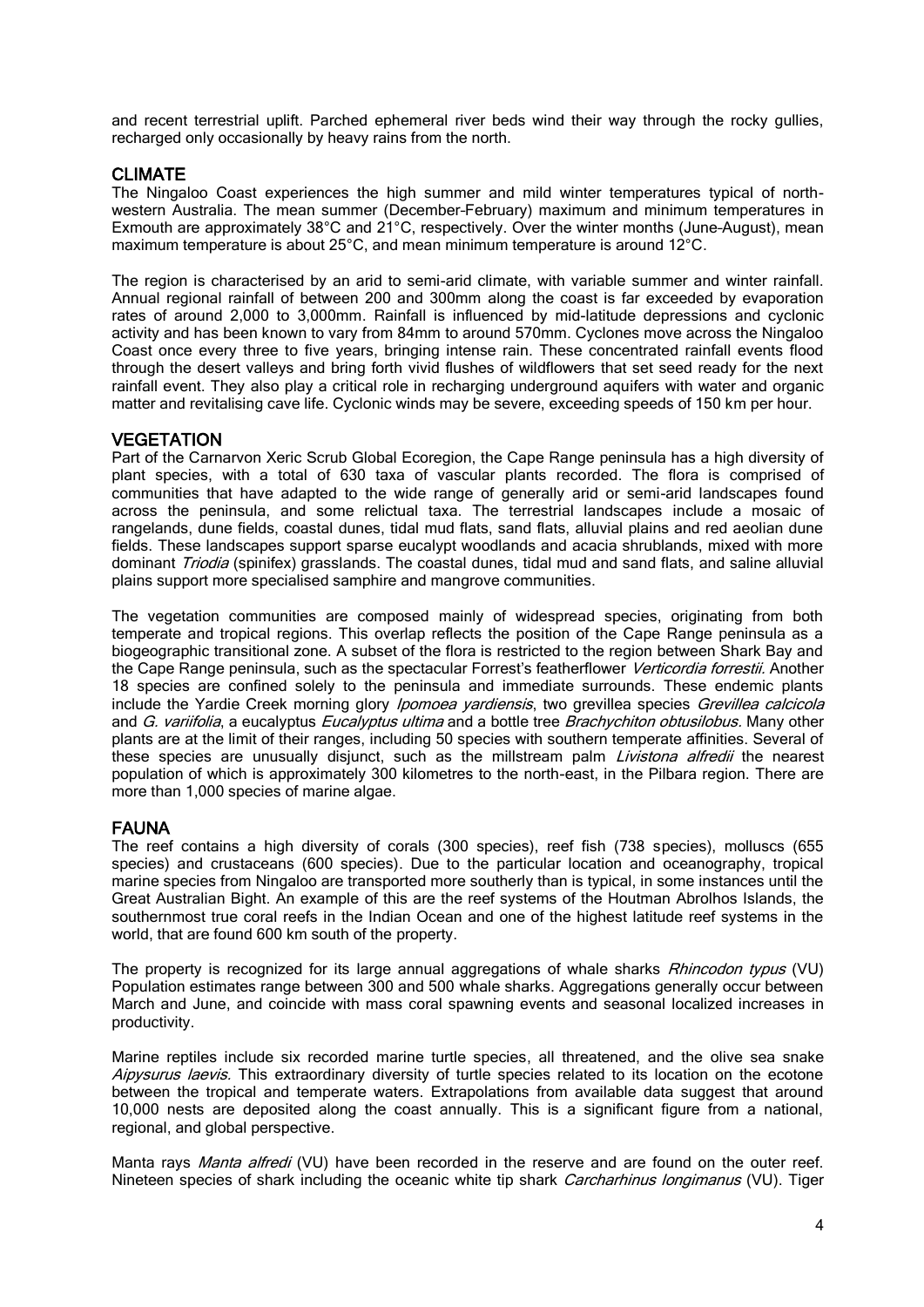shark Galeocerda cuvier, blue shark Prionace glauca and grey reef shark Carcharinus amblyrhyncos also occur in deeper waters. The open ocean supports large aggregations of fish, including trevally, tuna, mackerel, marlin and sailfish, many of which are found much closer to shore than in other parts of the world due to the narrow continental shelf.

Furthermore, dugong *Dugong dugon*, (VU) and dolphins frequent the lagoons and other marine areas, as do eight species of whales regularly with documented records of a total of 20 cetaceans. The property is notable for the presence of humpback whales *Megaptera novaeangliae* migrating through twice a year on their annual migration between calving grounds off the Kimberley coast and feeding grounds in Antarctica. Blue and sperm whales *Balaenoptera musculus* (EN), *Physeter macrocephalus* (VU) have been observed in the offshore regions of the property, as have minke, Bryde's, southern right and killer whales *Balaenoptera acuitrostrata, B.edeni, Eubalaena australis, Orcinus orca.* The Indo-Pacific humpback dolphin Sousa chinensis is also relatively common in this area.

Recent research has revealed a wide variety of bottom dwelling species in the Marine Park, including many previously unrecorded in Australia or even new to science. Sponges dominate the deeper water communities with soft corals and algae living among them. The high numbers of 155 sponge species and 25 new species of echinoderms, and unusual forms found in the diverse sponge garden habitats, add to the significance of the area.

## CONSERVATION VALUE

The property is located on the remote coast of Western Australia where the East Indian Ocean meets the Australian continent. The property includes interconnected marine and terrestrial values and features. The Ningaloo Coast hosts a major near shore reef system and a directly adjacent limestone karst system and associated habitats and species along an arid coastline. The property is notable in that it contains a high level of terrestrial species endemism and high marine species diversity and abundance.

The 290 km long Ningaloo Reef is one of the longest near shore fringing reefs in the world. Although by some definitions Ningaloo would not be classified as a true barrier reef, the marine portion contains a high diversity of habitats that includes lagoon, reef, open ocean, the continental slope and the continental shelf. Intertidal systems such as rocky shores, sandy beaches, estuaries, and mangroves are also found within the property. The water depths range from 5 to 30m on the reef to oceanic waters over 500m deep. The continuous "barrier" portion of the reef is approximately 200km and includes a lagoon between 200 and 7000 meters wide. North and south of this continuous "barrier" reef are fringing and patch reefs that constitute an additional 100km of reef habitat.

The various habitats not only support a high diversity of species but also jointly form diverse and aesthetically striking landscapes and seascapes. Less conspicuous but nevertheless one of the major features of the area is the rapid drop-off in bottom depth in the northern part, resulting in a narrow continental shelf that brings the shelf break unusually close to shore. In contrast, the continental shelf in the southern end of the property extends more than 30km from the coastline.

The most dominant marine habitat is the Ningaloo reef, which sustains both tropical and temperate marine fauna and flora, with many species at the limit of their distribution or occurring at atypical latitudes to what is biogeographically considered their normal range. This exceptional transition zone is the result of the mixing between the cold north-flowing West Australian Current and the warm Indian Ocean Counter Current or Leewuin Current.

A major feature of the terrestrial parts of Ningaloo Coast is the extensive karst system and network of underground caves and water courses of the Cape Range. Karst landscapes are characterized by sinking streams, caves, enclosed depressions, dry valleys, gorges, natural bridges, fluted rock outcrops and large springs. The Cape Range Peninsula within the property is characterised by karst limestone that is the product of millions of years of marine fauna skeletons that were deposited in what is now ancient regressed seas and uplifted terrain. The karst system includes hundreds of separate features such as 535 caves, 180 dolines, and 5 permanently standing subterranean water bodies. Currently, below the arid terrain lies a substantial network of caves, conduits, groundwater streams, pools and aquifers that support a diversity of subterranean aquatic species. More than 80 subterranean taxa have been recorded, 75 of which are completely underground and confined to subterranean habitats. In addition to the large number of arthropods, there are two subterranean fish species. The species of the highly specialized underground fauna tell the story of a long-term evolutionary response to an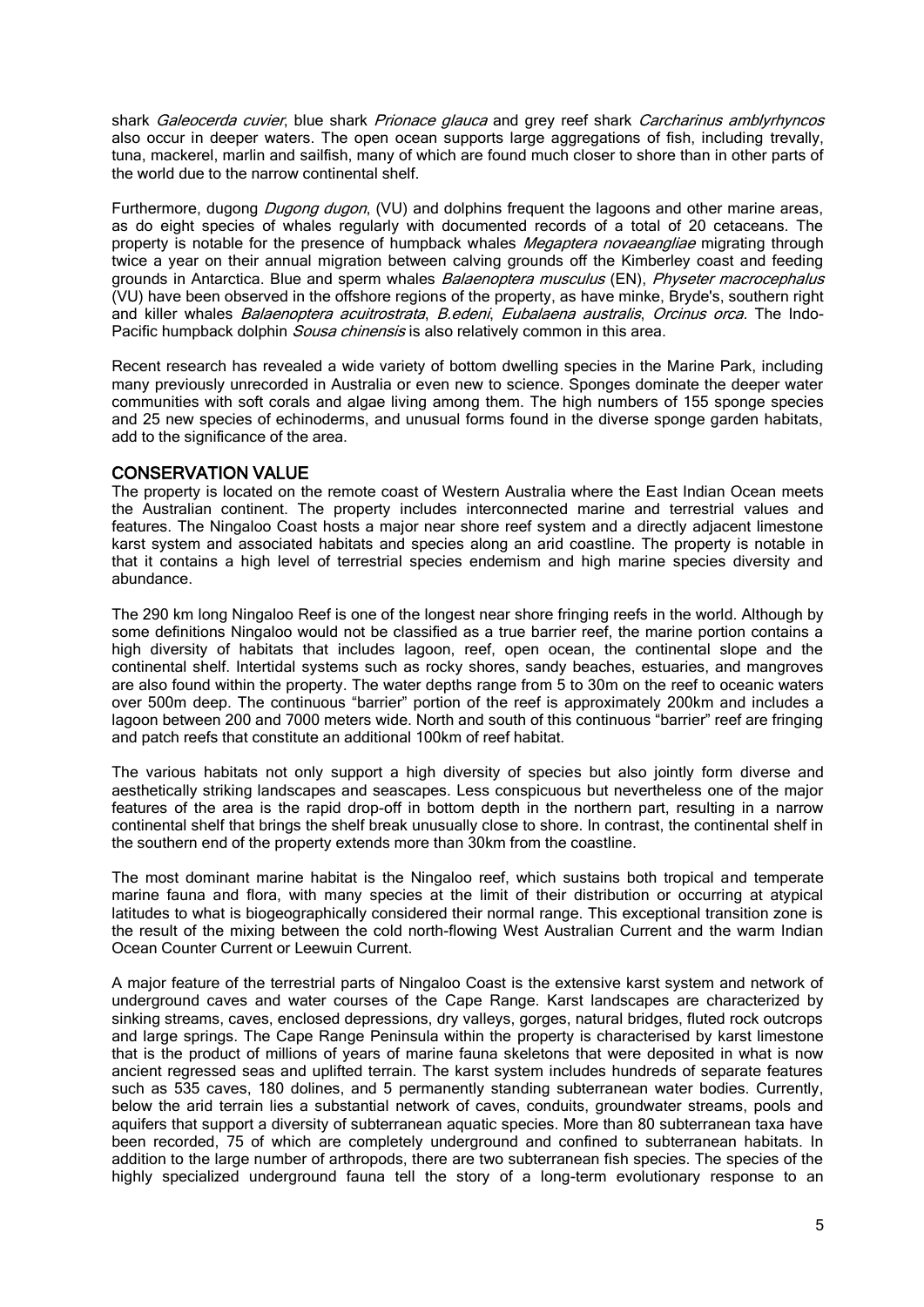inhospitable environment and habitat. The biogeographic history and geological history of the region, including the movements of supercontinents, the emerging of the Range from the sea, and subsequent karstification, is narrated through the subterranean fauna and distribution of the karst communities.

The Cape Range Peninsula belongs to the Carnarvon Xeric Scrub ecoregion recognized by WWF for its high levels of species richness and endemism, particularly for birds and reptiles.

## LOCAL HUMAN POPULATION

There are fewer than 37 permanent inhabitants within the property (2007). The adjacent townships of Exmouth and Coral Bay have permanent populations of 1,844 and 190 people, respectively, and nearby Carnarvon has a population of 5,283.

### VISITORS AND VISITOR FACILITIES

Visitors and tourism present a relatively minor pressure to the property. Visitors are attracted to the area for its natural beauty and for the unique wildlife experiences it offers. Visitor numbers have increased steadily since the late 1990s and some areas have experienced more rapid increases than others. The Ningaloo Coast attracts an estimated 180,000 visitors annually, who either stay in the property itself or in the adjacent towns of Exmouth, Coral Bay and Carnarvon. Most visitors to the Ningaloo Coast visit Cape Range National Park at least once, and the park is also popular with locals. The park receives approximately 220,000 visits each year, mainly between April and October.

A wide range of tours, activities and facilities are available for visitors. These include: glass-bottom boat tours; self-guided walk trails; dive trips; snorkel tours; safari tours; and interpretive activities during school holidays. Visitor facilities and interpretive information are provided throughout the property, including at Milyering Visitor Centre and Shop, Jurabi Turtle Centre, picnic areas and key interpretive sites. Environmentally friendly toilets at day-use areas and certain campgrounds, and clearly marked car parks and pedestrian paths at popular sites contribute to visitor safety and ensure that visitor impacts are managed at key sites.

#### SCIENTIFIC RESEARCH AND FACILITIES

The Ningaloo Research Program brings together an estimated AU\$30.5 million over five years for research activities associated with the Ningaloo Coast that are conducted through DEC, Western Australian Marine Science Institution, the Commonwealth Scientific and Industrial Research Organisation (CSIRO) Wealth from Oceans Flagship—Ningaloo Collaboration Cluster, the Australian Institute of Marine Science, various universities, the Western Australian Museum and the Cooperative Research Centre for Sustainable Tourism.

The Ningaloo Research Program, discussed in Section 6.C, ensures that government decisions are based on sound scientific information. The program aims to improve the understanding of ecological resources within Ningaloo Marine Park, the processes that support them, and the effectiveness of monitoring programs and management strategies. The program undertakes and analyses marine-based research to ensure the preservation of the outstanding natural values. In addition, a number of research programs focus on the terrestrial ecosystems of the property. DEC manages these programs and coordinates research to ensure that findings and outcomes are recognised, integrated and used in decision making. The wealth of research and monitoring currently underway is outlined in *Current* Marine Research in Ningaloo Marine Park 2007.

Established in 2005, the Ningaloo Research Program is an integrated program of research into biodiversity, species distribution and human-use patterns within Ningaloo Marine Park. The program brings together Ningaloo Coast-related research activities being conducted through state government departments; the Western Australian Marine Science Institution; the Commonwealth Scientific and Industrial Research Organisation (CSIRO) Wealth from Oceans Flagship—Ningaloo Collaboration Cluster; Australian Institute of Marine Sciences; Western Australian universities; and industry.

The Ningaloo Research Coordinating Committee oversees the research program by coordinating and integrating the research, and establishing linkages between researchers, managers and the broader community. DEC manages programs and coordinates research to ensure that findings and outcomes are recognised and used in decision making. A wide range of monitoring and research projects document important findings on the state of conservation of marine flora and fauna within the property. Research reports address pressures on outstanding heritage values and may make recommendations for the relevant state and national governments.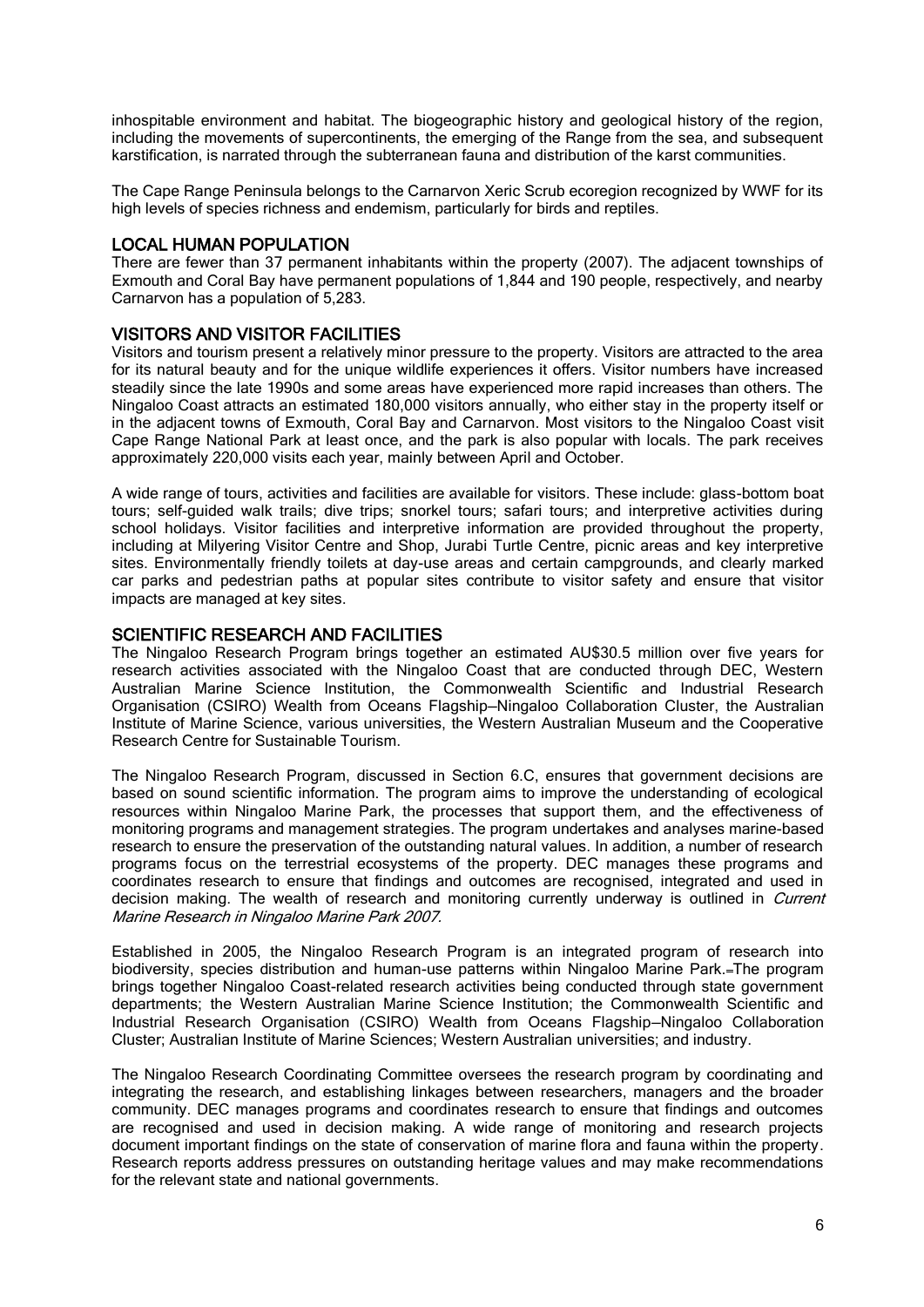A key part of the research program is the establishment of comprehensive baseline data, which will enable ongoing monitoring of visitor impacts, climate change, and other pressures on ecosystems and habitats. For example, several benthic surveys have been conducted in the Commonwealth waters of Ningaloo Marine Park. The surveys indicated that the benthic community in the Commonwealth waters is dominated by soft corals such as gorgonians; along with sponges. Fish diversity has been found to be the greatest in areas with the highest density of sponge and octocorals. A further survey in the deeper waters of the Ningaloo Marine Park is currently underway and a range of additional research programs target specific marine species. The wealth of research and monitoring currently underway is outlined in Discovering Ningaloo: Latest Findings and Implications for Management.

#### MANAGEMENT

All areas within the property fall under of one of the following management plans: Cape Range National Park Management Plan 2010; Jurabi and Bundegi Coastal Parks and Muiron Islands Management plan 1999; Ningaloo Coast Unallocated Crown Land Management Framework 2009; Ningaloo Marine Park (Commonwealth Waters) Management Plan 2002; Management Plan for the Ningaloo Marine Park and Muiron Islands Marine Management Area 2005-2015; Environmental Management Plan, RAAF Learmonth and Associated Properties 2001.

An independent review (Strategen, 2008) concluded that the requirements for the protection of potential World Heritage values were adequately met. All management plans make adequate provision for the monitoring of management effectiveness. The individual management plans and their respective governance arrangements are combined under the Ningaloo Coast Strategic Management Framework. In addition, there are various species-specific conservation plans.

With the following exceptions, DEC is the management authority for the property: Defence Land is managed by the Department of Defence; the Commonwealth Waters of the Ningaloo Marine Park are managed by the Department of the Environment, Water, Heritage and the Arts (DEWHA) and the Department of Fisheries with DEC responsible for day-to-day managerial duties; Jurabi and Bundegi coastal parks and the Muiron Islands are co-managed between DEC and the Shire of Exmouth; the Marine Park (State waters) is co-managed between DEC and the Department of Fisheries.

#### MANAGEMENT CONSTRAINTS

As visitor numbers and resident populations increase, challenging tasks include law enforcement and the day-to-day management of remote regions of the Marine Park and the southern regions of the 2km wide coastal strip. In this regard, the establishment and nurture of key collaborations with other management agencies such as the Department of Fisheries are crucial. Pastoralism is stated to be a principal land use along the coast. A cooperative management framework between management agencies, leaseholders and scientists is currently lacking.

In addition, a sense of distrust amongst various organizations exists and contributes to uncertainty about management capacities. Insufficient consultation with stakeholders suggests a need for better communication and education.

Learmonth Air Weapons Range Facility covering about 18,954 hectares within the property is used for military exercises and as a bombing range. It includes an ancient reef-complex and cave fauna of exceptional importance. It was one of Australia's most active bombing ranges until around 1990. Future bombing activities on the Learmonth Air Weapons range may pose a potential threat, in particular to the Bundera sinkhole which is located on Defence Land. A 2009 review of Department of Defence ranges recommended its continued use in the future. Although Defence Land within the heritage site is subject to the EPBC Act, the act may be countermanded if this is "in the interests of Australia's defence or security, or in relation to a national emergency".

Although tourism is on the increase, associated threats (damage to vegetation, illegal fishing, sewage and waste disposal and disturbance to wildlife) are mitigated via comprehensive management programs and an overall tourism development strategy. Recreational boat launching facilities are limited and strictly controlled. Future concerns include increased water demand leading to water abstraction with effects on the groundwater systems as well document in arid areas with abruptly increasing numbers of visitors.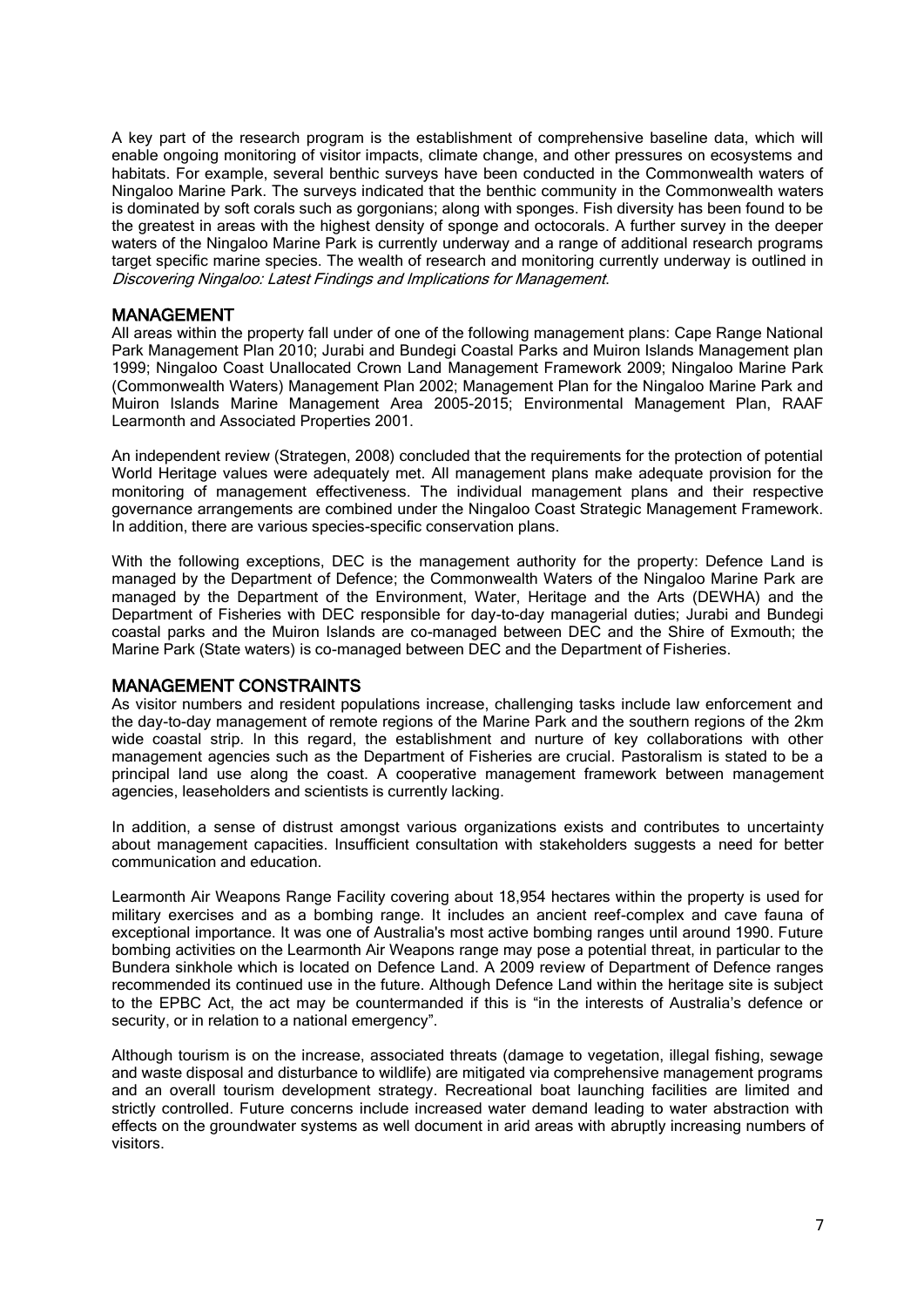Pollution could result from accidents, including accidents provoked by natural disasters. There are important off-shore oil and gas resources near the property. IUCN understands that the State Party has licensed oil exploration in permit WA-384-P roughly 50km offshore of North West Cape. Given that offshore petroleum extraction is expected to increase in adjacent waters, accidental discharge of oil or other pollutants poses a significant threat to the marine life and ecosystems of the Ningaloo coast. Although an integrated national contingency plan is in place and oil spill response equipment has been pre-deployed at Exmouth, the property's coastline is too long and remote to afford any reasonable protection from an oil spill.

Invasive alien species, most importantly foxes, cats, goats and weeds on land and some marine species are satisfactorily monitored and controlled. Further potential concerns on land include limestone quarrying, which is taking place in an extraction lease but at its currently modest scale not posing a risk. Fire, historically part of local indigenous management, is a potential threat to the terrestrial vegetation and must be monitored and controlled.

Sea level rise and increases in seawater temperatures associated with climate change have comparatively little effect on the property. The good overall integrity suggests a higher resilience than in disturbed systems under additional stress. Regardless, careful monitoring is necessary for optimum management.

## COMPARISON WITH SIMILAR SITES

The Ningaloo Coast has been inscribed under criteria (vii) and (x) for its marine and terrestrial natural values as a large fringing coral reef, encompassing both a large lagoon and deep-sea continental shelf waters adjacent to an extensive karst system on land. The comparative analysis focuses on arid-zone coastal ecosystems and marine values and contrasts the merits of the Ningaloo Coasts with a large number of World Heritage properties and other sites.

Key features in relation to criterion (vii) are the large aggregations of whale sharks (Rhincodon typus) along with important aggregations of other fish species and marine mammals and the contrast and beauty of an arid coast next to a vivid reef and seascape. The rare aggregation of the whale shark, the largest fish in the world, is one of the main features highlighted under this criterion. Although whale shark aggregations occur in other parts of the world such as the Seychelles, Djibouti, Thailand and Belize with predictable periodicity, the aggregations in Ningaloo following the mass coral spawning and seasonal nutrient upwelling cause a peak in productivity that leads approximately 300-500 individuals to gather, making this the largest whale shark aggregation documented in the world.

The most exceptional aggregations of single species contribute to the justification of inscription of the Monarch Butterfly Biosphere Reserve (Mexico), although inscriptions based on the presence of a single species alone are in general not sufficient basis to determine OUV. Several other properties are also recognized for important gatherings of single or multiple species, such as Malpelo Fauna and Flora Sanctuary (Colombia), the West Norwegian Fjords (Norway), and the Islands and Protected Areas of the Gulf of California (Mexico). Other examples include the Brazilian Atlantic Islands of Fernando de Noronha and Atol das Rocas Reserves known for major resident aggregations of dolphins and iSimangaliso Wetland Park (South Africa) featuring massive marine turtle nesting sites.

Many of the features of the Ningaloo Coast are comparable to other places. Aesthetically and in terms of beauty of landscapes and seascapes, it is the rare mix of largely intact marine, coastal and terrestrial environments that makes the property exceptional. Furthermore, the lush and colourful underwater scenery provides a stark and spectacular contrast with the arid and rugged land.

In terms of in-situ biodiversity under criterion (x) both the terrestrial and the marine systems are noteworthy. The oceanographic conditions on the Ningaloo Coast sustain a wide array of species, both temperate and tropical. The property lends itself to a comparison with Shark Bay, an existing World Heritage property likewise located in Western Australia and comprising both land and sea areas. Both the Ningaloo Coast and Shark Bay belong to the same WWF Global 200 marine priority ecoregion named "Western Australia Marine" and host distinct superlative features within this priority region as the longest nearshore reefs (Ningaloo) and the largest and most species-rich seagrass meadows (Shark Bay). Ningaloo does include seagrass areas but they are nowhere nearly as extensive and important as those in Shark Bay. In contrast, although coral communities are present in Shark Bay, they do not form reefs and are not a key feature of the property. Ningaloo does not contain major mangrove areas, while small areas of mangrove are found in Shark Bay. Unlike Shark Bay, Ningaloo contains mid- to deep